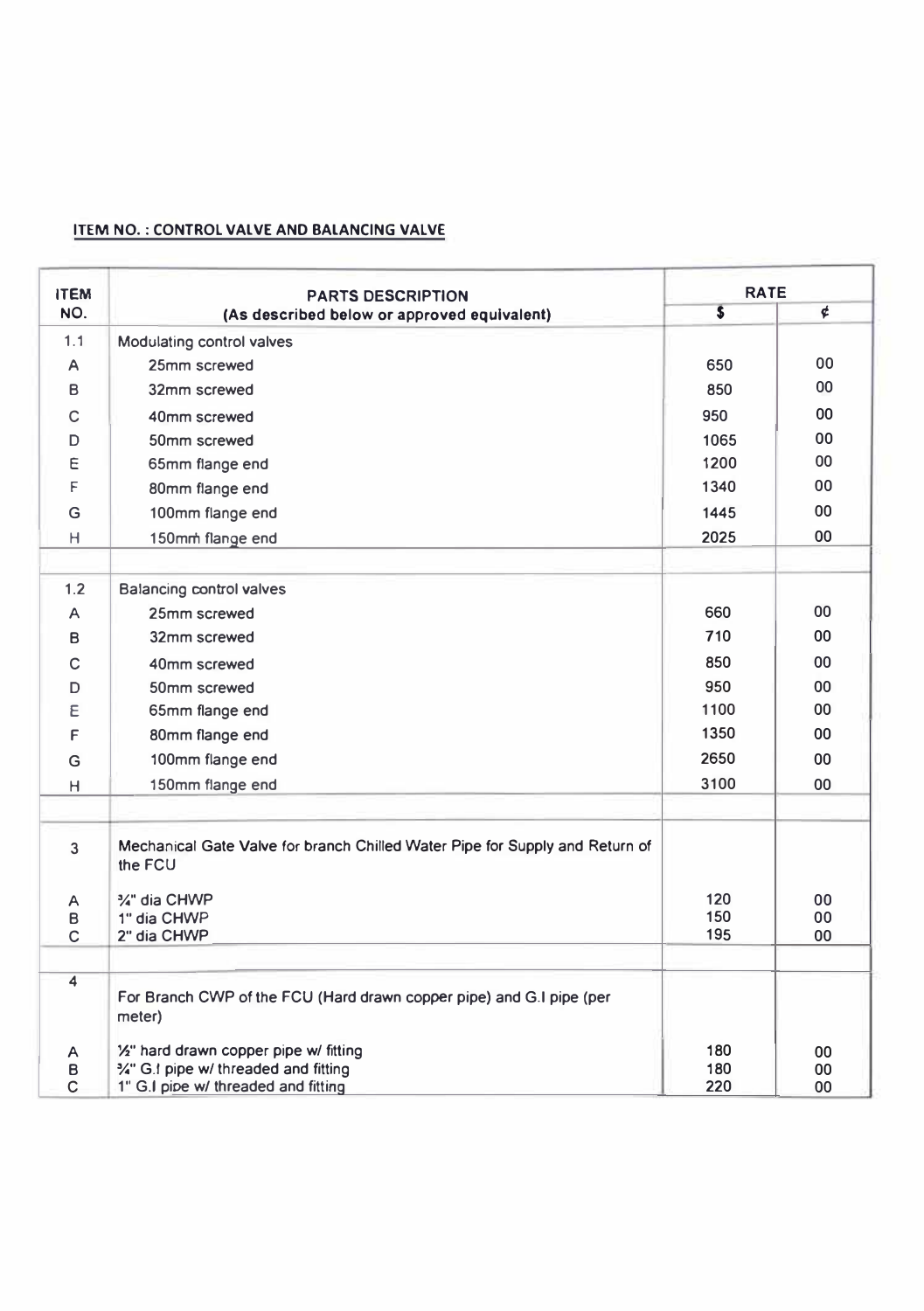| <b>ITEM</b>    | <b>PARTS DESCRIPTION</b>                                                                                                                                          | <b>RATE</b> |        |
|----------------|-------------------------------------------------------------------------------------------------------------------------------------------------------------------|-------------|--------|
| <b>NO</b>      | (As described below or approved equivalent)                                                                                                                       | s           | cts    |
| 5.             | Repair and welding work for Chilled Water Pipe w/c cladding using G.I<br>sheet and polyurethane insulation/foam insulation                                        | 380         | 00     |
| a.             | Pipe size 3-5" dia                                                                                                                                                |             | 00     |
| b.             | Pipe size 6-9" dia                                                                                                                                                | 380         |        |
| c.             | Pipe size 10-12 " dia                                                                                                                                             | 410         | 00     |
| d.             | Pipe size below 3" dia (with approved insulation for indoor use, 1½" - 2"<br>thick c/w vapour barrier). Aeroflex/Superlon/ m <sup>2</sup>                         | 300         | 00     |
| 6.             | <b>PVC</b><br>Rate<br>of<br>of<br><b>c/w</b><br>fittings<br>replacement<br>drain<br>pipe<br>(bends, elbows, traps, tees etc) (per meter) with aeroflex insulation |             |        |
| a.             | Pipe size below 11/2" dia                                                                                                                                         | 180         | 00     |
| b.             | Pipe size below 1%" - 2 " dia                                                                                                                                     | 220         | 00     |
| c.             | Pipe size below 21/4" - 4 " dia                                                                                                                                   | 250         | 00     |
| d.             | GI drain pipe c/w fittings (bends, elbows, traps, tees welding & brazing etc                                                                                      | 300         | 00     |
|                | $\frac{1}{2}$ " - 3" per meter                                                                                                                                    |             |        |
| 7 <sub>1</sub> | Flexible Hose 1/2" dia per meter for branch CHWP                                                                                                                  | 180         | 00     |
| 8.             | Flexible Union threaded coupling c/w aeroflex insulation 1" thickness                                                                                             |             |        |
| a.             | Flexible Union Threaded coupling %"                                                                                                                               | 150         | 00     |
| b.             | Flexible Union Threaded coupling 1"                                                                                                                               | 180         | 00     |
| c.             | Flexible Union Threaded coupling 11/4 and 11/2"                                                                                                                   | 220         | 00     |
| d.             | Flexible Union Threaded coupling 2"                                                                                                                               | 250         | $00\,$ |